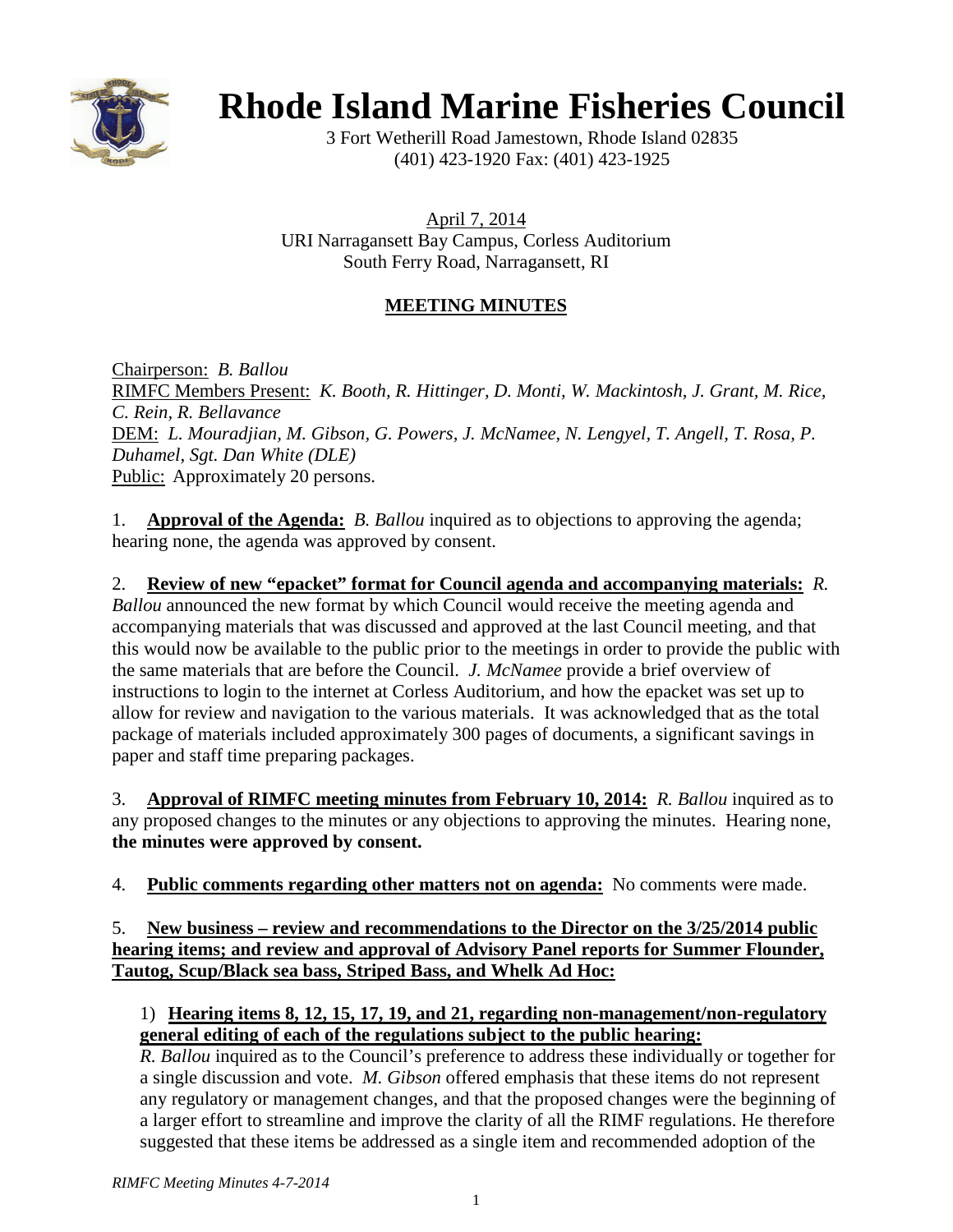proposed changes. *R. Ballou* then moved for a vote to recommend adoption of the changes proposed for each of these hearing items; to which *K. Booth* **offered a motion to recommend adoption of the proposed changes for hearing items 8, 12, 15, 17, 19, and 21 regarding general editing; 2nd by** *M. Rice***.** *K. Booth* then inquired as to a proposed deletion of language in Part XI (hearing item #19), specifically section 11.5 relating to setting seine nets in the Harbor of Refuge, and that he was concerned with this proposed deletion as it did not appear to be contained elsewhere in the regulation; to which *P. Duhamel* replied that the language was duplicate with language contained in section 11.6.2 of the regulation. *J. Grant* inquired as to steps that would be taken if it was discovered that a deletion was made that was significant in nature (was not simply a deletion of duplicate or non-regulatory language). It was determined that any errors found would corrected via either a technical revision regulatory filing, or if necessary, would be presented for correction at a subsequent public hearing. *M. Rice* inquired as to the reasoning for removal of statutory citations in the regulation; to which *P. Duhamel* replied that all language that was not prescriptive in nature, i.e., did not specifically provide regulations to the regulated community, was subject to removal as non-regulation. *R. Ballou* clarified that the question was regarding statutory citations, to which *P. Duhamel* replied that references to either DEM or Council adopted regulation was unnecessary, and that there was a great deal of inaccurate references, such as reference to repealed statutes. The motion passed by a vote of  $8 - 0$ .

#### 2) **Hearing item #1 and AP report - recreational Summer flounder:**

*R. Hittinger* provided an overview of the AP meeting. *R. Ballou* inquired as to any objections to approving the AP report (minutes). Hearing none, **the minutes were approved by consent**.

Six options were presented at the hearing. Option 1 - status quo; Options  $2 - 5$  of varying management parameters; and option 6, the "Fish for the Future" proposal. *M. Gibson* discussed the most recent ASMFC meeting and action requiring that RI enter into a region with Massachusetts. He offered that disagreement remains regarding Summer flounder recreational regulations. *R. Ballou* offered *and J. McNamee* concurred that the ASMFC allowed RI regulations to differ from Mass. if RI remained with the current status quo regulation. *W. Macintosh* inquired how the "Fish for the Future" proposal would be addressed if voting to recommend adoption of status quo. *R. Ballou* offered that the status quo option was currently the only option that was ASMFC compliant and therefore the only viable option. *D. Monti* **offered a motion to recommend adoption of option 1, status quo; 2nd by C. Rein. The motion passed 8 – 0.** Discussion then ensued regarding the **Fish for the Future** proposal. *D. Monti* and *R. Bellavance* then officially excused themselves from the Council and took seats as members of the audience in order to provide information to the Council as proponents of the proposal and to solicit input from the Council. *R. Bellavance* provided an overview of the main aspects of the proposal; that he was looking to provide for economic stability in the *For Hire* industry, and move forward with a pilot project to learn and develop tools that are equitable and biologically sound. *D. Monti* provided additional summary and offered that the proposal has three main aspects: provide for robust software and a database to help manage the fishery; to promote conservation; and to develop a business model to help understand the economic viability if implemented. *W. Macintosh* offered that he was a strong proponent of Sector management as a tool for scientific data, a means to reduce discards, and as a means to understand other management options. *K. Booth* offered support for the data that the program would provide, but that sector management is a sensitive issue, and he was therefore concerned of the program potentially leading to greater sectors and reducing the available quota for other fishermen. *R. Bellavance* offered that the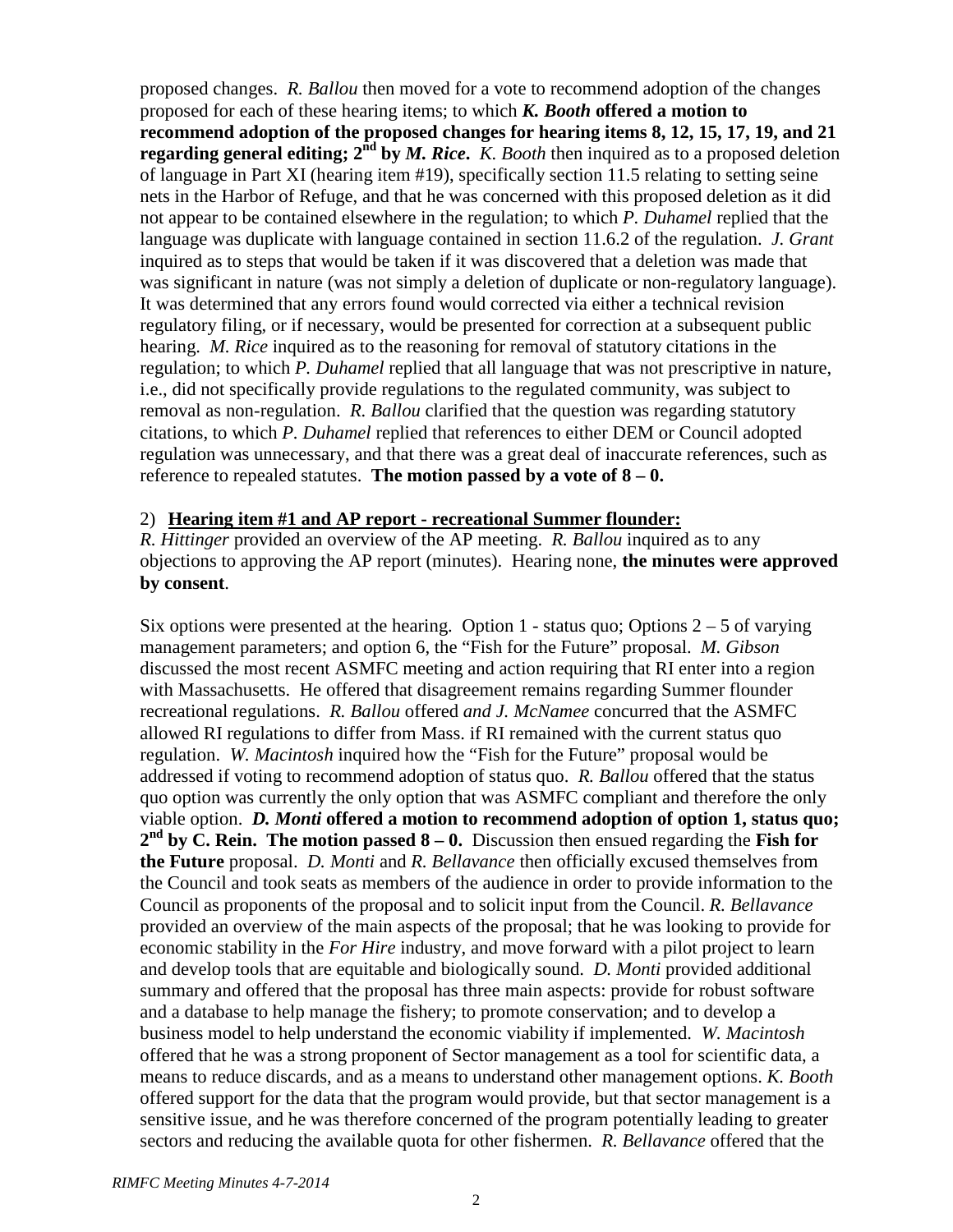program would need to be implemented to better understand the value of the program, and then determine if the program should continue. He offered that the business viability is unanswered at this time, but can only be answered by implementing the program. *R. Hittinger* offered that he objected to sector management in the recreational fishery due to loss of quota from other recreational fishermen. *R. Bellavance* offered that *For Hire* recreational fishermen are a very important element of the entire recreational fishery and therefore needs a strong voice in representing their interests. *J. Grant* offered that he thought the program was well thought out and that sector management was a viable option. *M. Rice* offered that he was in support of the proposal and that a pilot program should take place. *C. Rein* inquired as to the next steps with implementing the program. *D. Monti* inquired if the Council should vote on support for the project. *K. Booth* inquired if the program could be implemented under the RSA program; to which *R. Bellavance* answered he thought that it could. *W. Macintosh* **offered a motion to recommend to the Director to authorize DFW staff to work with advocates of the "Fish for the Future" program for further development, and to determine the necessary process for implementation and adoption of a program for year 2015; 2<sup>nd</sup> by M. Rice.** An audience member (R. Grasso) asked if the program would involve different management options; to which *R. Bellavance* responded that different seasons, possession limits and sizes would be proposed. An audience member (M. Bucko) asked if the proposal should be presented to the ASMFC Summer flounder technical committee; to which *R. Bellavance* responded that it was, and recommendations were provided, but that the full board did not support the program. He offered that support from RI would help with ASMFC support. *R. Hittinger* requested clarification if the program would be part of the RSA program, and that he wouldn't object if this was the case; to which *M. Gibson* replied that it was not an RSA proposal; that it would involve 2% of the recreational harvest limit. **The motion passed 4 – 1, with 1 abstention (D. Monti and R. Bellavance not voting).**

#### 3) **Hearing item #2 - Recreational Winter flounder:**

*J. Lake* provided an overview of the AP meeting and the stock status of the fishery.

One option was proposed at the hearing: To liberalize the season from two 30-day seasons to a single season open March 1 – Dec. 31. *M. Gibson* offered that the Division was in support of the proposed season. *M. Rice* **offered a motion to recommend adoption of this option,**  to liberalize the season as proposed;  $2<sup>nd</sup>$  by *R. Hittinger*. The motion passed  $8-0$ .

#### 4) **Hearing item #3 and AP report - recreational Tautog:**

*R. Hittinger* provided an overview of the AP meeting. *R. Ballou* inquired as to any objections to approving the AP report (minutes); hearing none, **the minutes were approved by consent**.

Two options were proposed regarding the season: Option 1 – status quo, April 15 opening date; and option 2, earlier opening date of April 1. *M. Gibson* offered that while aware of the business interest in the earlier opening date (option 2 as proposed), there was concern with stock status of the fishery, but that impact would most likely affect later sub-periods. He offered no objection from the Division regarding the earlier opening date as proposed. *J. Grant* offered support of the option 2 to be in effect for April 1, 2015. *J. McNamee* offered that if option 2 was chosen, there would be difficulty with reversing it in time to be effective by April 1 due to timing of meetings and hearings to re-address the matter; and that accounting of a season that wasn't fished could be an issue. *R. Hittinger* offered that the same situation occurred last year and that it is necessary to act now for the 2015 season; to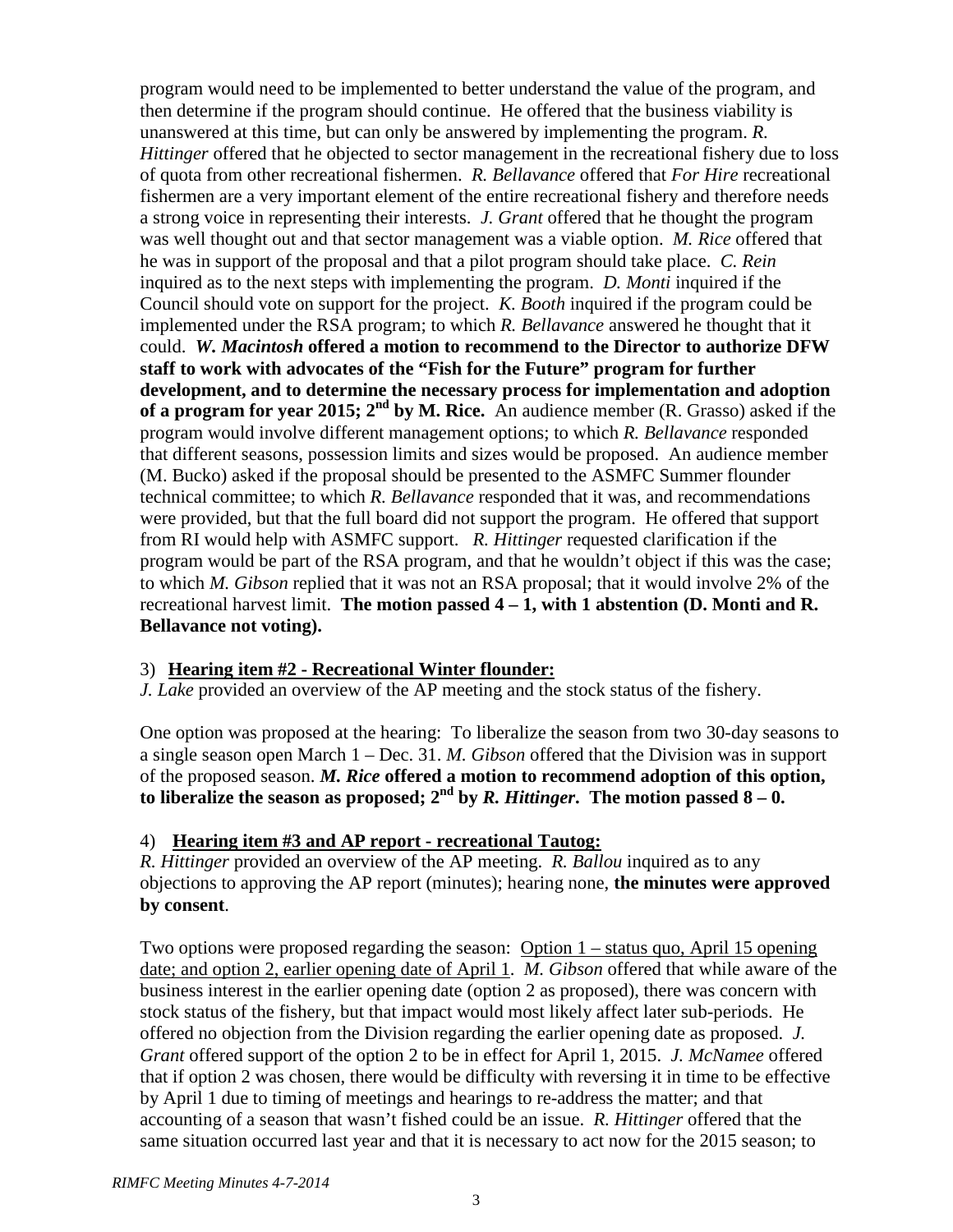which *D. Monti* concurred. M. Bucko offered support of earlier opening date and that there would be minimal fish caught and therefore minimal impact to fishery. *M. Rice* **offered a motion to recommend adoption of option 2;**  $2^{nd}$  by *J. Grant.* The motion passed  $8-0$ .

#### 5) **Hearing item #4 - Commercial Tautog:**

One option was proposed – status quo. *M. Gibson* offered that status quo was preferred, and that if the possession limit was increased to 40 fish/vessel/day (public hearing comment), the season would close much earlier. *R. Hittinger* offered that this higher limit would also result in higher discard mortality and did not support a higher bag limit. *K. Booth* offered that he did not support a higher bag limit. *K. Booth* **offered a motion to recommend adoption of option 1 – status quo, and to also recommend that any overage that occurs be taken**  from the Summer sub-period of the following year; 2<sup>nd</sup> by *C. Rein.* The motion passed 8 **– 0.**

#### 6) **Hearing item #5 - recreational Scup:**

*W. Macintosh* provided an overview of the AP meeting. He offered that there was support for additional special recreational shore fishing locations.

One option was proposed – status quo. *M. Gibson* offered Division support of this option as ASMFC compliant. *J. McNamee* offered that the report on these special shore sites indicated a minimal amount of 9"– 11" being caught; that most fish caught was greater than 11". He also offered that there was minimal public awareness of this program. *R. Hittinger* **offered a motion to recommend adoption of option 1 - status quo, and to add additional special recreational shore sites including Fort Adams, Newport; the West Hall of the Harbor of Refuge, Narragansett, and Fort Wetherill, Jamestown; 2nd by D. Monti.** *W. Macintosh* offered that the quota was undercaught. *D. Monti* offered that better communication was needed to publicize this program. *J. Grant* offered that the Fort Wetherill site possessed a boat ramp, to which *J. McNamee* offered that it was minimally functional and used, so the site would be acceptable. *C. Rein* inquired as to an additional fourth site that had been discussed, to which Rocky Point in Warwick was mentioned. *R. Ballou* offered that DFW staff would work with the Division of Enforcement to finalize site selection. It was also discussed and determined that boat ramps at Fort Adams were not in close proximity to the shore fishing locations, and this site was therefore an acceptable location. An audience member (S. Medeiros) offered that RISA would pay for signs to help publicize the sites. **The motion passed 8 – 0.**

#### 7) **Hearing Item #6 and AP report - Recreational Black Sea bass:**

*W. Macintosh* provided an overview of the AP meeting, highlighting the required 3.2% reduction. *R. Ballou* inquired as to any objections to approving the **AP report (minutes) for recreational Scup/Black Sea bass**. Hearing none, **the minutes were approved by consent**.

Three options of shortened seasons were proposed. At the time of public notice, a 3.2% reduction was required from ASMFC. At the time of hearing, a second proposal to accomplish a new required 7% reduction was presented. *R. Ballou* asked for clarification regarding the 3.2% reduction, in light of a 7% reduction also now being considered. *M. Gibson* offered that the projections are difficult to ascertain, so it is difficult to know precisely which percentage would ultimately be required. He suggested that the Council go forward with recommending the 3.2% reduction with the understanding that this may have to change as new information is obtained. *R. Ballou* offered that it was his understanding that the ASMFC was now requiring a 7% reduction. *J. Grant* **offered a motion to recommend**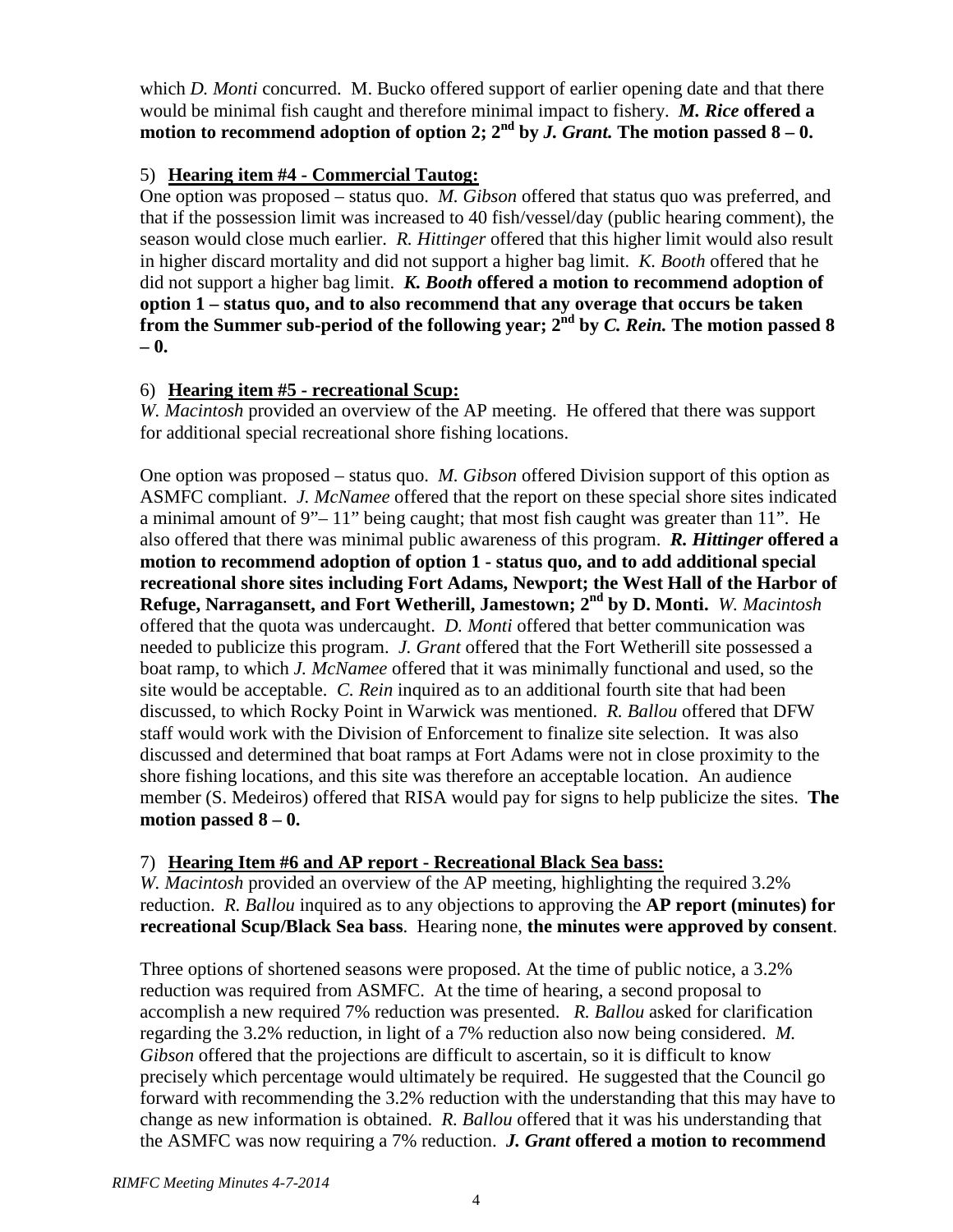**adoption of option 1 for either the 3.2% or 7% reduction, whichever is ultimately decided as necessary for ASMFC compliance; 2nd by M. Rice**. *W. Macintosh* offered that the shortened season is preferable for the earlier sub-period due to better fishing in the Fall. M. Bucko offered that if further reductions are deemed necessary, that the season not be closed any later than the dates proposed so as to not impact the July  $4<sup>th</sup>$  holiday period. **The motion passed 8 – 0.**

## 8) **Hearing Item #7 – Coastal sharks:**

One option for commercial and one option for recreational was proposed. *J. McNamee* offered a brief summary of the proposal and the federal requirements that preceded the proposed change. *M. Gibson* offered Division support as a compliance matter. *R. Hittinger*  **offered a motion to recommend adoption of options 1 for both the commercial and recreational proposals;**  $2^{nd}$  **by** *C. Rein***. The motion passed**  $8-0$ **.** 

## 9) **Hearing Item #9 – recreational Striped bass:**

*K. Booth* provided an overview of the AP meeting regarding the recreational fishery. One option was proposed – status quo. *M. Gibson* offered Division support of status quo. *M. Rice* **offered a motion to recommend adoption of option 1 – status quo; 2nd by** *K. Booth*. **The motion passed 8 – 0.**

## 10) **Hearing Item #10 – commercial Striped bass:**

One option was proposed - an earlier opening date to provide for opening on a Sunday instead of a Friday, as the fishery is closed Friday and Saturday. *K. Booth* provided an overview of the AP meeting regarding the commercial fishery. *M. Gibson* offered Division support of option 1 – change in opening date as proposed. *J. Grant* offered that he was concerned about an overlap in seasons between the RI and MA fisheries. *K. Booth* **offered a motion to recommend adoption of option 1;**  $2^{nd}$  **by** *M. Rice***. The motion passed**  $7 - 1$  **(***J.***)** *Grant* **voting against).**

#### 11) **Hearing Item #11 – commercial Striped bass floating fish trap; and Striped bass AP report:**

*K. Booth* provided an overview of the AP meeting and offered support of the roll-over provision as proposed. *R. Ballou* inquired as to any objections to approving the **AP report (minutes) for Striped bass**. Hearing none, **the minutes were approved by consent**.

One option was proposed regarding a roll-over provision; and one option was proposed regarding the season. *M. Gibson* offered Division support of both the roll-over provision and change in season as proposed. *N. Lengyel* offered that the change in season was due to Division reporting requirements, and that this change should have no impact to the fishery as traps are not set until after this time period. *J. Grant* **offered a motion to recommend adoption of both options as proposed;**  $2^{nd}$  by *K. Booth.* The motion passed  $8-0$ .

#### 12) **Hearing Item #13 – correction of the boundaries of the Bristol Harbor Shellfish Mgmt. Area:**

*J. Grant* offered an explanation of the reasoning behind the need for the correction. An audience member (K. Eagan) offered support for the correction. *C. Rein* **offered a motion to recommend adoption of this language;**  $2^{nd}$  **by** *D. Monti. M. Gibson* **offered Division** support of the proposed language. **The motion passed**  $8 - 0$ **.** 

# 13) **Hearing Item #14 and AP report – commercial and recreational Conch:**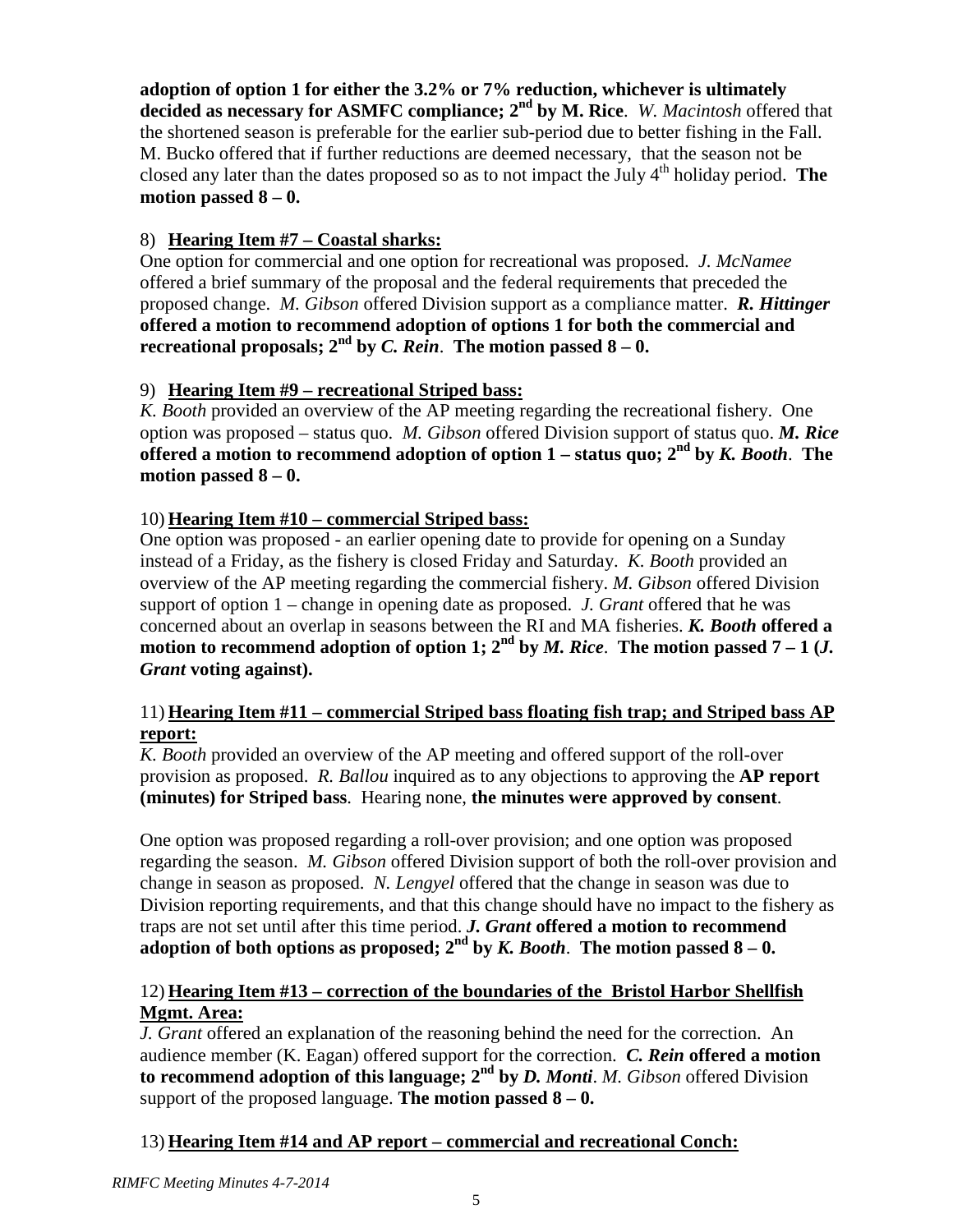*J. Grant* provided an overview of the AP meeting and recommendations regarding the various elements of the Conch fishery that were brought to public hearing. *R. Ballou* inquired as to any objections to approving the **AP report (minutes)**. Hearing none, **the minutes were approved by consent**.

Regarding the proposed season, *M. Gibson* offered Division support for option 1 – status quo. He offered that the Division was mainly focused on a need to increase minimum size to reflect the Division's research findings of minimum size relative to sexual maturity.

Regarding the proposed minimum sizes, *M. Gibson* offered that the findings indicate a needed minimum size of 6" and the increase in size in 1/8" increments as proposed does not provide sufficient protection of the fishery in terms of protecting spawning biomass from fishing pressure. He offered that in increase in ¼" increments may be more appropriate.

Regarding the Fishery Closure due to Eminent Public Health Risk (Bio-toxins), *M. Gibson* offered Division support of the language proposed.

*M. Rice* inquired as to the differences between Channeled Whelk and Knobbed Whelk, and the possibility of needing regulations specific to each rather than addressing both together; to which *M. Gibson* concurred as the two species have different growth and maturation rates. *M. Gibson* offered that current data mainly characterizes Channeled Whelk. *M. Rice* then asked if the bio-toxins were an issue for Whelk, in that it might not as these animals are not filter feeders; and if the proposed regulation was therefore excessively cautious. *T. Angell* offered that this requirement exists in federal waters and that the toxins are generated in Whelk due to their consumption of other shellfish that have accumulated bio-toxins. *J. Grant* offered that such should not be an issue due to human consumption of muscle only.

*C. Rein* inquired as to why the current minimum size regulations do not appear aligned with the biology; to which *M. Gibson* responded that regulations regarding Whelk were initially developed prior to being researched, or by using older research data.

#### • **Minimum Size:**

*J. Grant* **offered a motion to recommend adoption of a minimum size of 2-7/8" width and 5-1/8" length for the 2014 season;**  $2^{nd}$  **by M. Rice, with an implementation date as** soon as the regulations can be filed. He offered that this was also the same as Massachusetts regulations and consistency would be beneficial. *M. Gibson* offered that this option was not supported by the Division as was not supported by the science, and therefore did not provide sufficient protection of the fishery. An audience member (G. Schey) offered that he supported this size regulation as the AP supported option, and added that regulations for subsequent years not be adopted at this time until further information is obtained. K. Eagan offered that a better stock assessment is needed prior to implementing subsequent year regulations regarding minimum size, and added that a larger increase in minimum size at this time would have significant negative socio-economic consequences to the fishermen engaged in this fishery. An audience member (D. Ghigliotty) concurred with K. Eagan and also offered that the two species need to be managed independently, and also offered that more information is needed, with particular attention to Knobbed Whelk, due to their impact to the Quahaug fishery. G. Schey offered that he was suspect of the rate of growth particularly as the animals surpass  $4 - 5$  inches, and that a larger minimum size would result in the animals remaining in the water longer and potentially negatively impacting the quahaug fishery. *J. Grant* **then offered to amend his motion such that the proposed regulation regarding**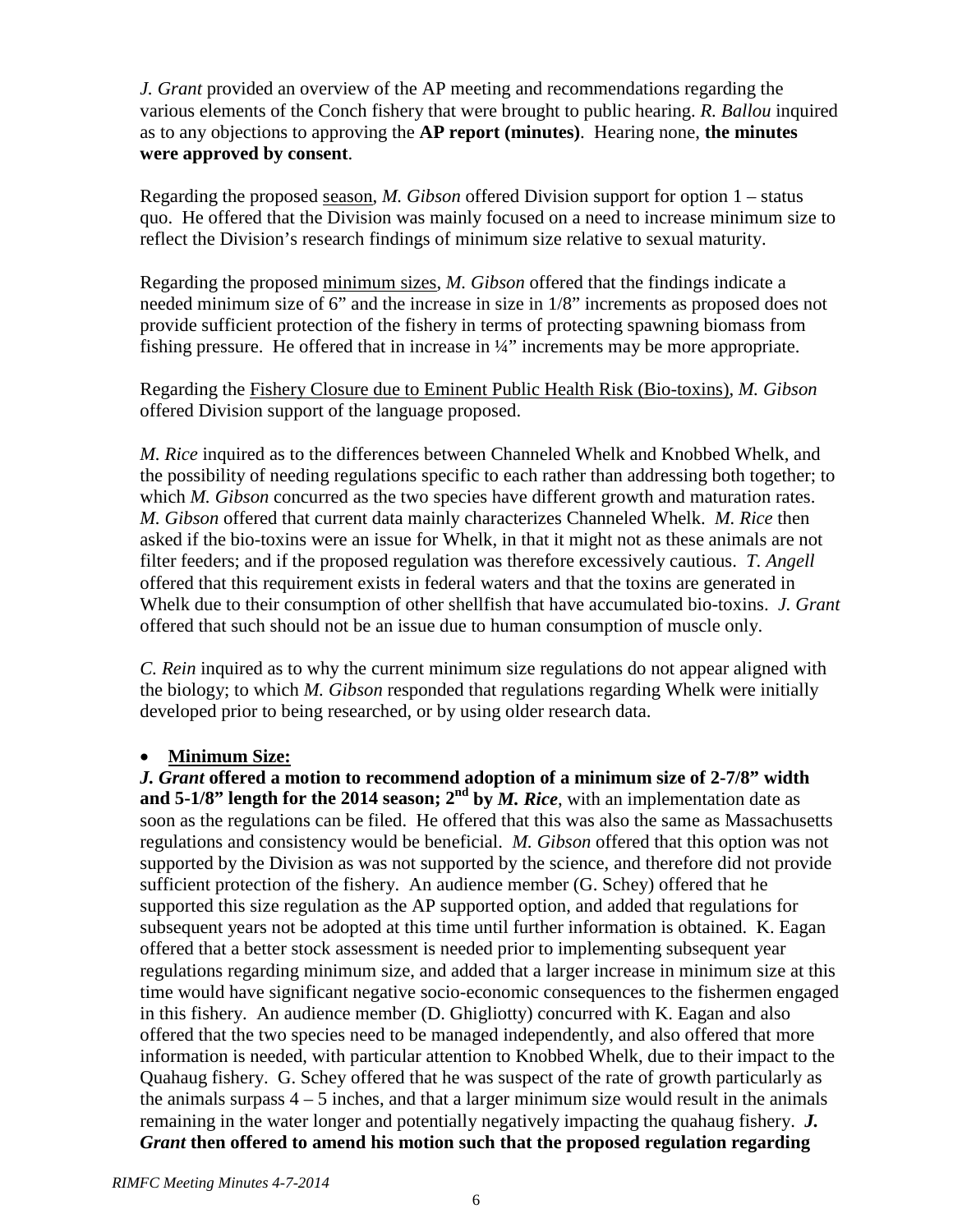**minimum size apply only to Channeled Whelk; 2nd by** *M. Rice*. He offered that his opinion was that the fishery could be properly managed with a 1/8" increase. **The motion passed 8 – 0.**

#### • **Season:**

#### *J. Grant* **offered a motion to recommend adoption of option 1 – status quo; 2nd by** *M. Rice***. The motion passed 8 – 0.**

## • **Fishery Closure due to Eminent Public Health Risk (Bio-toxins):**

*R. Hittinger* questioned the need for the regulation, stating that the DEM/state would be able to close regardless if determined that an eminent public health risk existed. *M. Gibson* offered that responsibility to make such determination is difficult, as closure of a fishery is not taken likely due to Freedom to Fish Act. *M. Rice* **offered a motion to recommend adoption of the proposed language;**  $2^{nd}$  **by** *R. Bellavance*. D. Ghigliotty inquired as to the need for specifics regarding conditions that would warrant a closure. *R. Ballou* then offered if the matter should be tabled for the time being, as the regulation is not essential as measures are in place to close the fishery if such risk exists. *M. Rice* **then withdrew his motion and offered a new motion to table the matter and not adopt the language at this time;**  $2^{nd}$  **by** *R. Bellavance***. The new motion, to NOT adopt the language at this time, passed 8 – 0**.

• **Revision/clarification of general provisions for Conch pots:**

*J. Grant* **offered a motion to recommend adoption of the language as proposed; 2nd by**  *R. Hittinger***. The motion passed 8 – 0.**

#### • **Commercial Possession Limit and Annual Catch Limit:**

*M. Gibson* offered Division support for option 1 - status quo; but did not support the establishment of an annual catch limit at this time. He offered that a catch limit would in likelihood be proposed by the Division for the 2015 season, and offered that limiting catch is the most appropriate means by which to manage the fishery; that indirect means such as pot and possession limits was not. He offered that a total allowable catch to be monitored via SAFIS would provide for the best management, but that it is not ready for implementation at this time.

*J. Grant* **offered a motion to recommend option 1 – status quo, regarding the commercial possession limit; and also status quo regarding the proposed language for the Annual Catch Limit (recommend to NOT adopt language as proposed); 2nd by** *D. Monti***. The motion passed 8 – 0.**

#### 14) **Hearing Item #16 – removal of descriptions of Shellfish and Marine Life Management Area from RIMFR Part III:**

*R. Hittinger* **offered a motion to recommend adoption of the language; 2nd by** *M. Rice***. The motion passed 8 – 0.**

## 15) **Hearing Item #18 – Commercial fishing prohibition in designated experimental artificial reef locations in the Narragansett Bay Marine Life Management Area:**

*N. Lengyel* provided an overview of the project. *M. Gibson* offered Division support of the project and proposed language. *C. Rein* **offered a motion to recommend adoption of the language; 2nd by** *K. Booth***.** *R. Hittinger* inquired as to why the restriction was specific to commercial activity rather than gear; to which *N. Lengyel* offered that the state's 25% match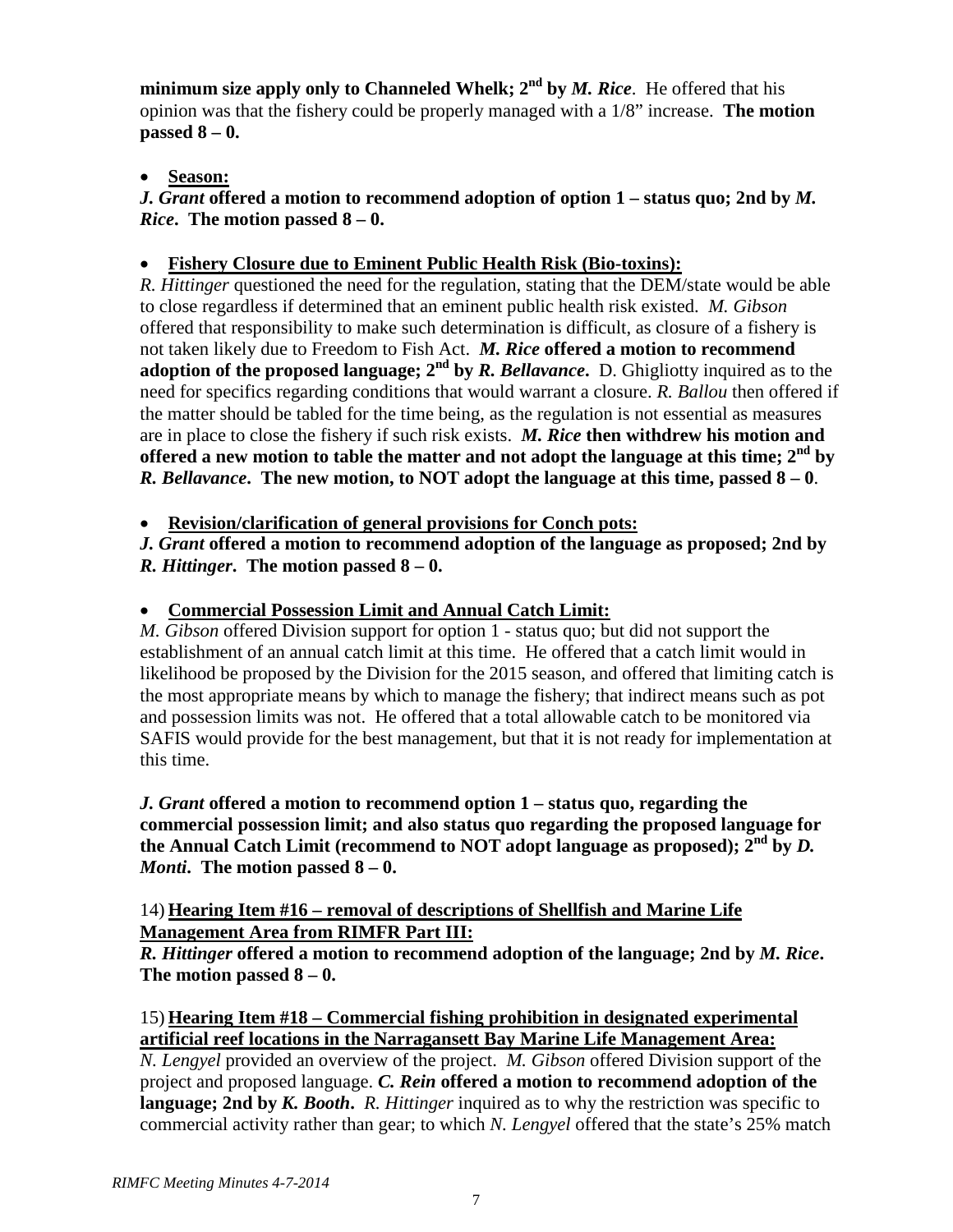is obtained from proceeds from saltwater recreational fishing licenses. *K. Booth* asked about marking of the sites; to which *N. Lengyel* offered the sites would be properly marked. *J. Grant* offered that the site should be re-opened upon conclusion of the project; to which *M. Gibson* concurred. *C. Rein* **then amended his motion to recommend adoption of additional language to assure a sunset provision upon completion of the study.** *W. Macintosh* offered that communication to the public is needed to publicize the closure; to which *M. Gibson* concurred and offered that a listserve email announcement would take place upon adoption of the regulation. K. Eagan asked for clarification regarding setting of pots; to which *N. Lengyel* replied that the prohibition would not apply to the setting of recreational gear. **The motion passed 8 – 0.**

#### 16) **Hearing Item #20 and AP report – Menhaden:**

*D. Monti* provided an overview of the AP meeting. *R. Ballou* inquired as to any objections to approving the AP report (minutes). Hearing none, **the minutes were approved by consent**.

#### • **Option 1 – add possession limit during closure of Menhaden Mgmt. Area:**

*J. McNamee* offered rationale for the language. *M. Gibson* offered Division support of the proposed language and that it was within the construct of the parameters of regulations for the Narragansett Bay Marine Life Management Area. *J. Grant* offered support of the proposed language and clarification that the measure was to allow for a small amount to be possessed for the use as bait by commercial striped bass fishermen when the Management Area is closed. *D. Monti* **offered a motion to recommend adoption of the language; 2nd by** *R. Hittinger***. The motion passed 7 – 0** (W. Macintosh abstaining).

• **Option 2 – clarification regarding non-directed fisheries:**

*M. Rice* **offered a motion to recommend adoption of the proposed language; 2nd by** *R. Bellavance***. The motion passed 8 – 0**. An audience member (J. Gardner) asked if the regulation would apply seven days/week; to which *R. Ballou* replied that it would. **The motion passed 8 – 0.**

#### • **Option 3 – Episodic Event Set Aside Program end date:**

*R. Ballou* offered that this provision was required as an ASMFC compliance issue. *D. Monti* **offered a motion to recommend adoption of the proposed language; 2nd by** *R. Hittinger***; The motion passed 8 – 0.**

A member of the audience inquired as to allowance of transiting through Menhaden Mgmt. Area when area is closed; to which *J. McNamee* offered that it was allowed as a general provision in RIMFR Part VII.

*M. Gibson* provided a summary of the proposal for Menhaden submitted by Save the Bay. He offered that the Division was not in a position at this time to consider or recommend such changes, but that this discussion would continue for future consideration. *R. Ballou* offered that the proposal was in the record as a public comment.

A member of the audience offered that the advisory panels should have better representation and an additional voting member added to represent the party/charter boat industry. *R. Ballou* offered that the topic would be placed on the next Council agenda